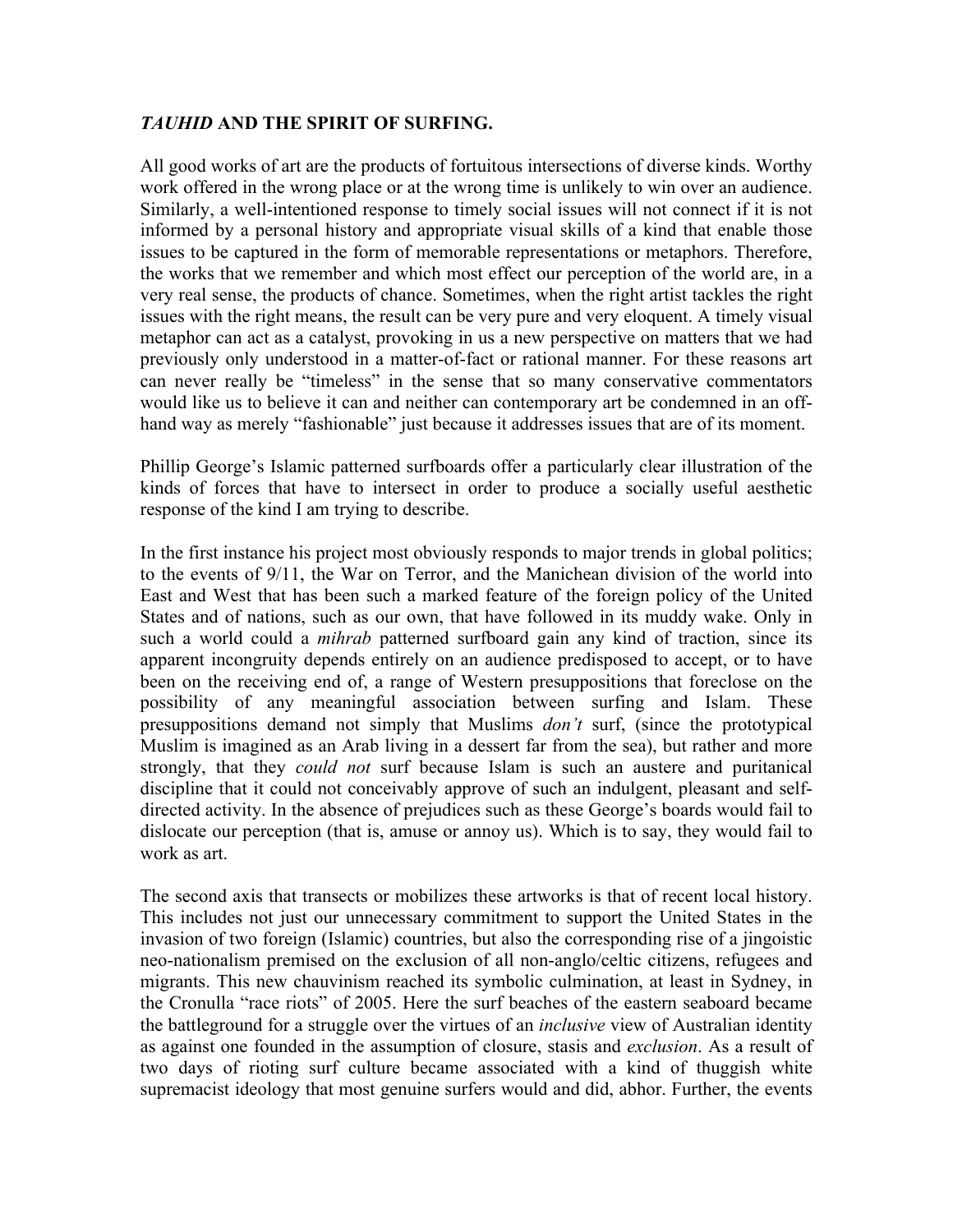of December 2005 presented the popular media with the opportunity to portray kids of Lebanese background as hooligans and ersatz or aspiring terrorists. This was the moment, in the popular imagination, when the Muslim met the surfboard and it was at this moment that George started to contemplate, in his artistic imagination, the implications of that meeting.

The third contingent ingredient in the formulation of George's boards is of course the artist's own background and his predilections. As George's work is positioned between what we once might have simplistically called "east and west" so too, in a real sense, is the artist himself. He is, in many respects, quintessentially Australian, raised in Bondi, with a passion for surfing that has continued unabated throughout his life and yet his ancestry is Alexandrian. This great cosmopolitan city, founded by Alexander the Great in the Third Century B.C.E. is the birthplace of figures as diverse as Demis Roussos, Marinetti, Nasser and Omar Sharif. It is a port city that has occupied a grandstand seat for so much of what has passed for world history over the past two millennia. It is also a site on which almost all of the diverse cultures of Africa, the Middle East and Europe have mixed and mingled since its foundation. Like his ancestral city, George aspires to a perspective governed by what the famous French historian Fernand Braudel described as *longue duree*. He knows that the events of recent history are little more than addenda to those tectonic shifts associated with Byzantium, the Ottoman Empire and Islam in all its varieties; phenomenon that demand to be measured in reference to an altogether different and less frenetic temporality than that which we apply to quotidian life in Australia. From such a perspective Anglophone culture looks far less central than so many of us (myself included) were brought up to believe.

For most of what we call "modern history" Western Europe has existed more or less on the fringes of civilisation. The so-called "Middle East" was the site on which many of the planet's most significant civilising projects were fomented and transacted. It is useful to recall that it was not until the Nineteenth Century that a European city became the largest on earth. For the preceding 3000 years the title was distributed along an axis extending from Istanbul to Beijing. The understanding of "deep" history is fundamental to the cultures of the Middle East. To take but one example, the martyrdom of Hussein, like the crusades, is not an event that is shrouded in the mists of time; it is rather a catastrophe that is re-lived every year (with the *Ashura*) and which determines the Shiite worldview. The crucifixion of Christ is a similarly determinate event in the mythology of the Christian West, but there again, like the bible itself, it was an "eastern" phenomenon that was only later re-jigged as emblematically Western.

Even in the case of Australia's own domestic foundation myths the East cannot be expunged. After all, the presumptive "coming of age" of our little settler culture was marked by a defeat at the hands of the Ottomans at ANZAC cove and even today our shiny new and popular Prime Minister is scheming a deeper involvement in Afghanistan; an involvement that history teaches us will finally be his undoing.

This stubborn persistence of distant history in the "mysterious" lands of the East is occasionally cited by Western commentators as evidence that Islamic cultures are in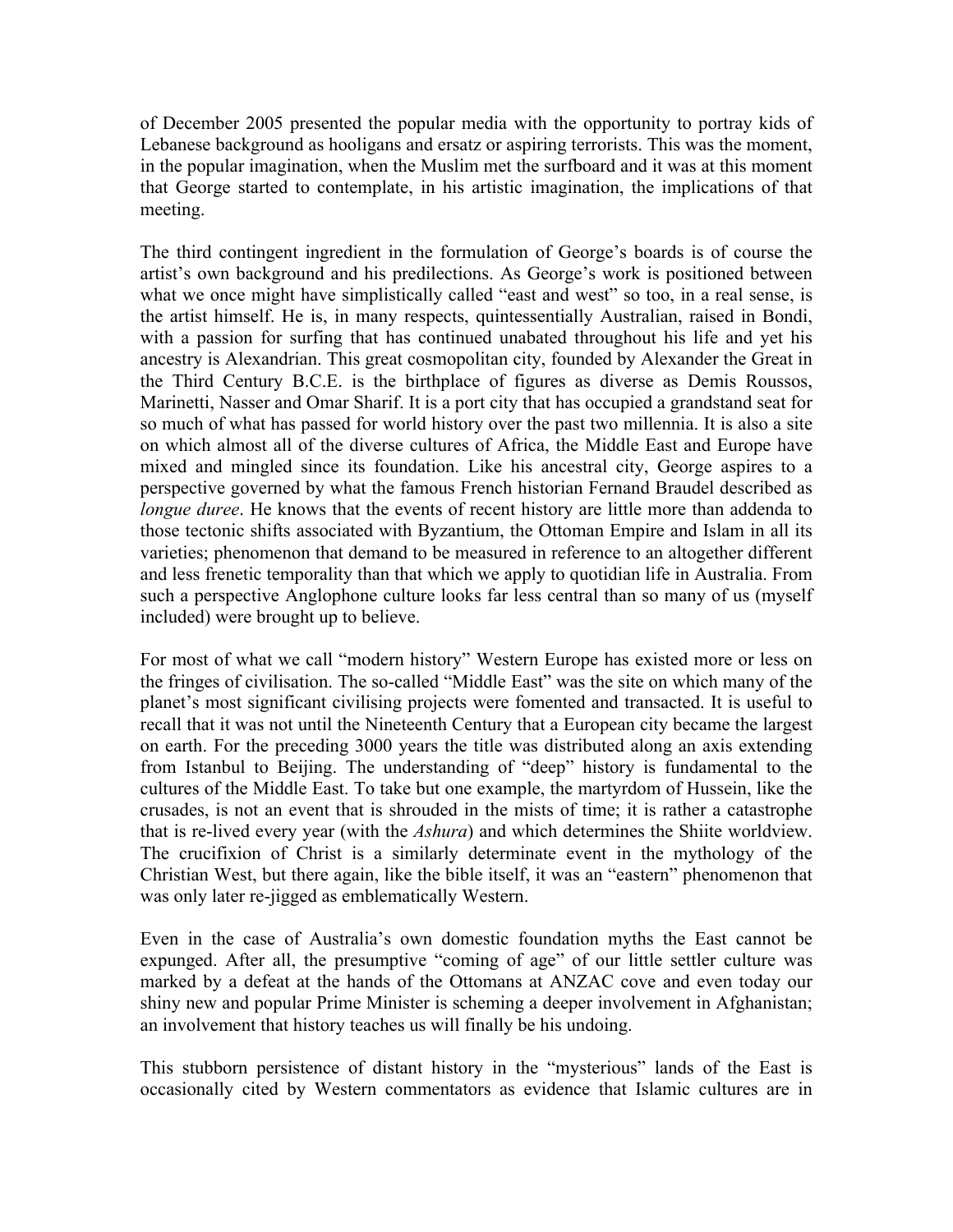some sense not fully constituted in the present; that they drag with them medieval baggage that prevents them embracing social modernity with the requisite enthusiasm. Accordingly, the resistance to capital accumulation (*riba*), the failure to distinguish with sufficient enthusiasm between the secular and spiritual state, (*Umma* and *Dawla*) and the treatment of women, supposedly so at odds with the example set by the enlightened West, serve to consign one third of the world's population to a twilight zone suspended between a goat-herding past and an oil-drenched present.

George is intensely aware of the wedge that western prejudice, ignorance and caricature drive between states and between communities that reside within them. He knows too, the political advantages of generating domestic consensus and acquiescence by conjuring up a demonic and covetous enemy. He should, for this is the point of the great poem by C.P. Cavafy (another Alexandrian) that ends by asking:

## *Now, what's going to happen to us without barbarians? They were, those people, a kind of solution.*

George has travelled extensively in the Middle East and he is as much at home in the great Damascus *souk* or in the coffee bars of the *Hamra* as he is in Westfield, Bondi or in Paddington. He has spent much time photographing the ruins at places such as *Balbek* and *Palmyra* and assorted crusader forts dotted throughout the Levant and further east and he has used these images assiduously in his past work to evoke the vanity and decay of previous imperial attempts to mount quests for domination disguised as "civilising" missions. Indeed he reserves his most intense venom for those who feel that the "West" and "Civilisation" are synonymous. He knows that any elderly Arab enjoying a *narghileh* in a village square has a far greater grasp of world history than some HSC student who can list the Prime Ministers of Australia. For George this embedded sense of history translates as patience in the face of global transformation and imbroglio; a patience that will see off America and Israel as it has previously seen off or assimilated the Romans, the Moguls, the Crusaders, the French and the British.

These are then, the principle coordinates (global history, local history, biography and artistic abilities) that had to be in place in order to open a socio-aesthetic space for the creation of the Islamic surfboards. They also demarcate the conjuncture that allows us to "read" these boards in terms of their contemporary relevance. In another time or place they would simply not connect with an audience, or they would connect in quite different ways. They have a seismic resonance that is entirely of their time and place, which is to say only that they exemplify political art at its best and most powerful.

If the boards merely revealed what we already knew then they would probably remain, at best, well-intentioned propaganda. What is important about the boards is that they help us to make connections that go beyond a conventional linear understanding of the issues that are at stake. I'll try to give an example of the manner in which such "transversal" connections might be made. The decorative motifs that George transfers to his surfboards are essentially of three types; the more monochromatic geometric patterns are *Sunni*. For well over a millennium such rational mathematical forms have been employed to evoke,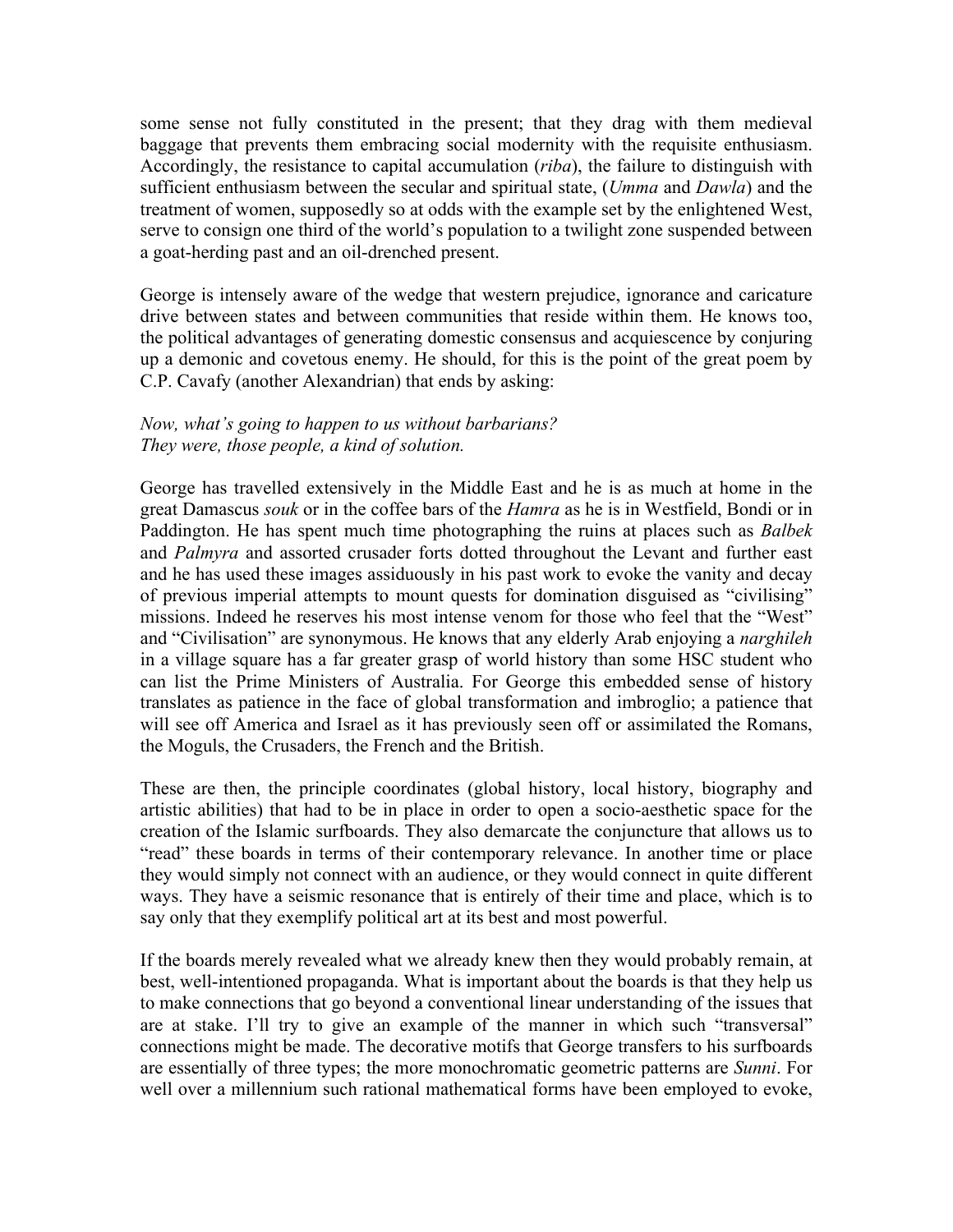by association or metaphor, the notion that the divinity is manifest in a sense of rational order that pervades the entirety of the natural (and spiritual) world. Accordingly *Allah* is conceived not on the model of a super- or supra- being like the god of the Christian churches, but rather as a guarantor of the principle of rational organization underwriting all of creation. For the great mosque designers and decorators of past and present geometry offered itself as the best vehicle (alongside calligraphy) for the presentation of this idea of underlying unity (*Tauhid*). By comparison the divinity conjured by Islam's older Abrahamic siblings, Christianity and Judaism, seems somewhat less sophisticated and intellectual. For example, the concept of the Trinity, so central to Christian doctrine, appears to contradict this sense of unity, as does the default image of god as a kind of anthropomorphic being with super powers. Islam is thus in a real sense, more modern, abstract and rational than its Western counterparts. The divinity is construed more as a principle of order than as an active agent of intervention. Allah does not suspend natural laws in order to conduct miracles and nor does "he" operate through a hierarchy of intermediaries like some kind of heavenly CEO. The understanding of *Tauhid* is absolutely central to Islam in a manner that has no strict parallel in the Christian faith, and geometric patterning organised according to the principle of its potential for infinite expansion is the way in which the long history of Islamic decoration has chosen to capture this. Like the universe itself, the part contains within it the structural principles of the whole.

The second and third kinds of decoration deployed on the boards have their origins in Ottoman (Turkish) and Persian (*Shi'ite)* cultures. The intertwined organic and botanical forms sourced from architectural ceramic *faience* are evocations of the paradisaical afterlife awaiting the faithful. Their flowing patterns point to the origins of the Western term "arabesque". Here, too, there is allusion to a universal grammar of geometry since these patterns are frequently deployed within an arrow-like rectangle (*mihrab*) that is aligned with Mecca, as, indeed, are the thirty surfboards in this exhibition.

Thus Islam combines a kind of Platonic faith in the prior non-material existence of rational form with the belief that this form is discernible in, and indeed animates, the whole of the natural world. It is thus a religion that resonates as strongly with certain more contemporary versions of pantheism as with the human-centred worldview of Christianity.

This may help to explain the comments of the champion surfer Pam Burridge who, when she first saw the digital sketches for one of the boards, commented that the patterns captured with a particular eloquence the feeling of harmonious unity she felt when "locked into" a tube. The surfboards gesture to the spiritual aspects associated with surfing culture; to the kinds of non-material values that lead its exponents to a lifetime quest for their own form of *Tauhid*. The *Sufi* adepts that "loose" themselves in a cosmic oneness provoked by ritual dance and surfers who experience a time that stands still while riding the perfect wave may be enjoying psychological states that are so very distant. In each instance the sense of self is suspended, if only temporarily, and a different kind of perception is conjured (a state appropriately described by Sigmund Freud as "oceanic").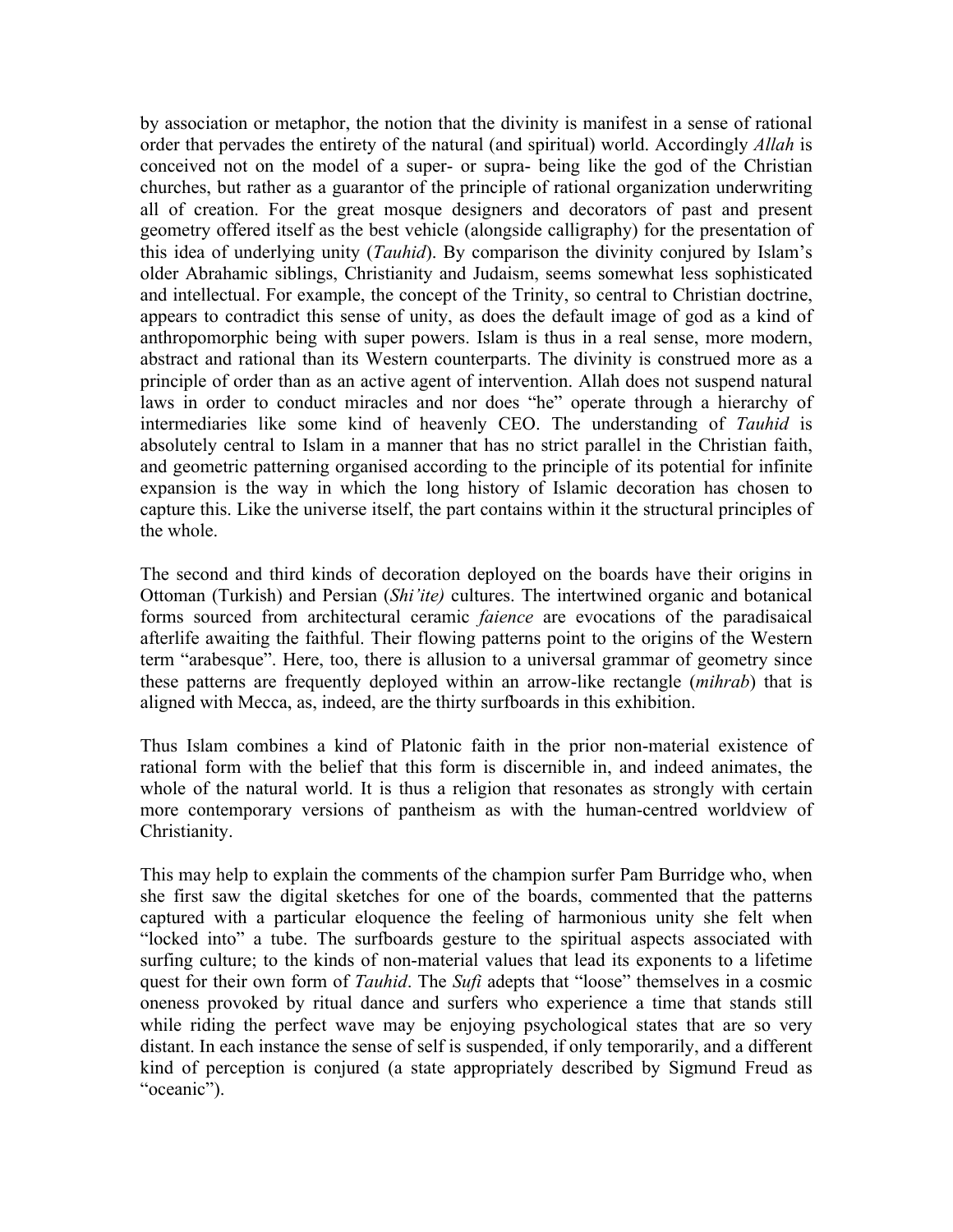These boards are most likely destined for art galleries or private collections; it is unlikely that the majority of them will ever be ridden. Nevertheless, it is important to George that they *could* be. They are seven-foot "Thrusters" that have been crafted by Mark Rabbidge who is both a legendary surfer and a board shaper whose work is known and respected throughout the world. The difference between a great board and an ordinary one is measured in fractions of millimetres, and no one is better able to sense and shape these nuances than Rabbidge. George could have had his designs inscribed on mass produced blanks, but that was an option that he never considered. It is important to him that they have been forged by someone with a degree of skill and understanding for the discipline of board riding commensurate with the dedication shown by the craftspeople that manufactured the ceramics that serve as the visual sources for his transfers.

George's boards do not necessarily "close down" the distance between surfing culture and Islam. These are, after all incommensurable things. However, what they are able to do is to suggest the existence of common assumptions about the limitations of a life founded in the priority of acquisition alone; a belief in the virtues of working *with* the world in which we find ourselves rather than working *for* mastery over it. An exhibition that draws out coincidences such as these is audacious nor just because the events of December 2005 seemed to imply an unbridgeable gulf between the one world and the other, but rather because the boards make visible a possible point of intersection that was previously unthought. Of course this strategy is not devoid of pitfalls and risks. Any attempt to reach beyond what one lives will always attract the possibility of failure and of giving offence For example, a Moslem viewer criticised an earlier prototype board because it placed the Arabic term *Inshalla*, (loosely translated, "God willing") on a surface where it might be stepped on. George quickly assured her that the work would never be ridden but the fact remains that he is not Moslem himself and consequently he will necessarily run the risk in works such as these of misunderstanding or insensitivity. Nevertheless these are risks that absolutely need to be taken since the only alternative for an artist is to remain within the orbit of that which is already known, already familiar. At best, works manufactured within this kind of "comfort zone" can aspire to the quality of good decoration, condemned forever to repeat tried and tested configurations of form and colour. The fact that most of the art we come across fits this description only makes more valuable those instances that charter new territories and connections.

It has recently been argued that contemporary politics has become, in essence, a struggle for control over representation (rather than, say, a struggle for the control of oil reserves). If this is true it opens a wealth of new opportunities for the artist with a conscience. However, this will be the case only if, like George, their timing is precise enough to take advantage of the appropriate configurations of global and local history, and provided too, that they have the capacity to seize and reconfigure forms in ways that oblige us to see a world that we may have taken for granted from some new and skewed perspective.

The message that these surfboards bring into the art gallery is, finally, not all that complex and it pretty much comes down to this; we must not let political leaders (ours, or anyone else's) dictate the ways in which we understand the disparate cultures of the